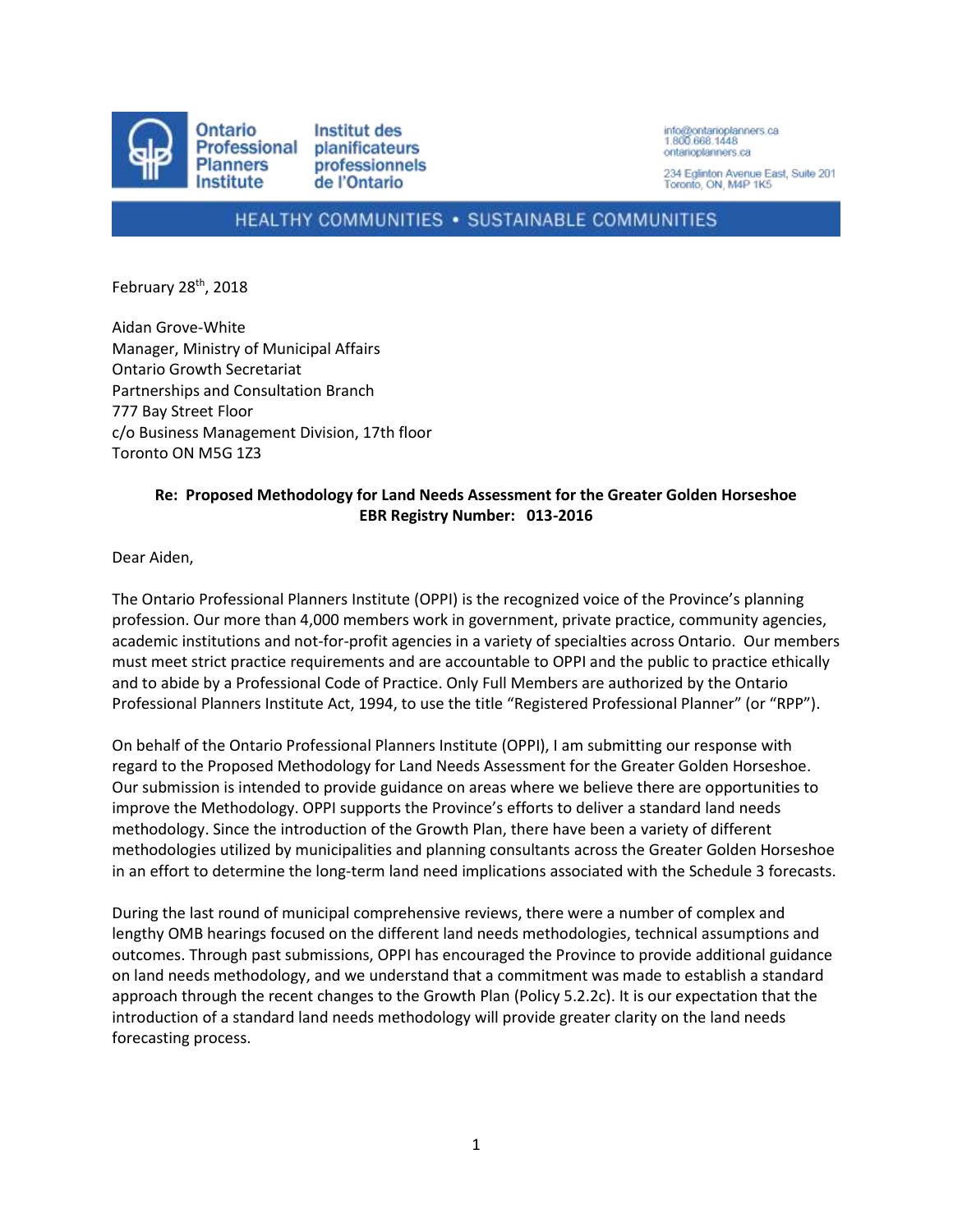While OPPI is supportive of the need for additional Provincial guidance on land needs forecasting, we also suggest the Provincial government allow for flexibility to address unforeseen nuances which may emerge through the MCR process. It remains entirely possible that some exercises may produce undesirable outcomes which are only partially consistent with the Growth Plan objectives.

For example, as the proposed Methodology doesn't acknowledge housing unit mixes, it is possible some municipalities will experience shortages in low and medium density housing forms and produce a surplus of higher density housing. Maintaining a healthy and robust supply of housing for all unit types is an important aspect of planning for complete communities which should not be ignored.

Accordingly, it is critical that the Methodology recognize the importance of meeting all of the objectives of the Growth Plan (and not just the various targets and/or policies) to ensure the focus remains on finding positive planning solutions (as opposed to a strict adherence to process). We suggest the Methodology Document include formal acknowledgement that the overall intent of the Methodology is to provide a process which implements all of the Growth Plan objectives, and that the Province remains open to exploring solutions where the methodological conclusions appear to have undesirable impacts.

We are encouraged to see the Methodology Discussion Paper recognizes the need for dialogue and check-in with the Province as the Municipal Comprehensive Review (MCR) progresses. Because this methodology applies to the 21 upper- and single-tier municipalities across the Greater Golden Horseshoe, we recommend the Ministry of Municipal Affairs make the Land Needs Assessments available on its website as the methodology evolves. This will provide an opportunity for collaboration among municipalities and may also inform any modifications to the methodologies moving forward. It is our desire to see this increased dialog allowing upper- and single-tier municipalities to resolve area specific issues and concerns. The Province should consider how lower-tier municipalities will be engaged in discussions regarding land needs (for example, implementing local urban structure plans could present challenges in the two-tiered system). To that end, it is important that all municipalities have the opportunity to be involved.

In addition to the above, we offer the following additional suggestions:

- Disputes/issues should be addressed in a timely manner. The Province should consider how it will resource issues/concerns and plan to have a process in place to resolve issues arising during the MCR process (resulting from the outcomes of the land needs work)
- The Methodology should include a definitions or glossary section
- Providing standardized electronic forms in excel or similar format
- Providing an online resource to supplement the Methodology document with access to additional resources:
	- $\circ$  A pre-recorded video explaining how the methodology works, showing examples
	- $\circ$  Contact information for Provincial representatives responsible for administering the Methodology, so that planners can pose technical questions or gain access to a technical support resource
- Providing a summary document intended for members of the public and municipal officials covering the importance of land needs planning and generally explaining how the methodology works. As municipalities move through the MCR process it will be helpful to have access to supporting tools which promote education and awareness